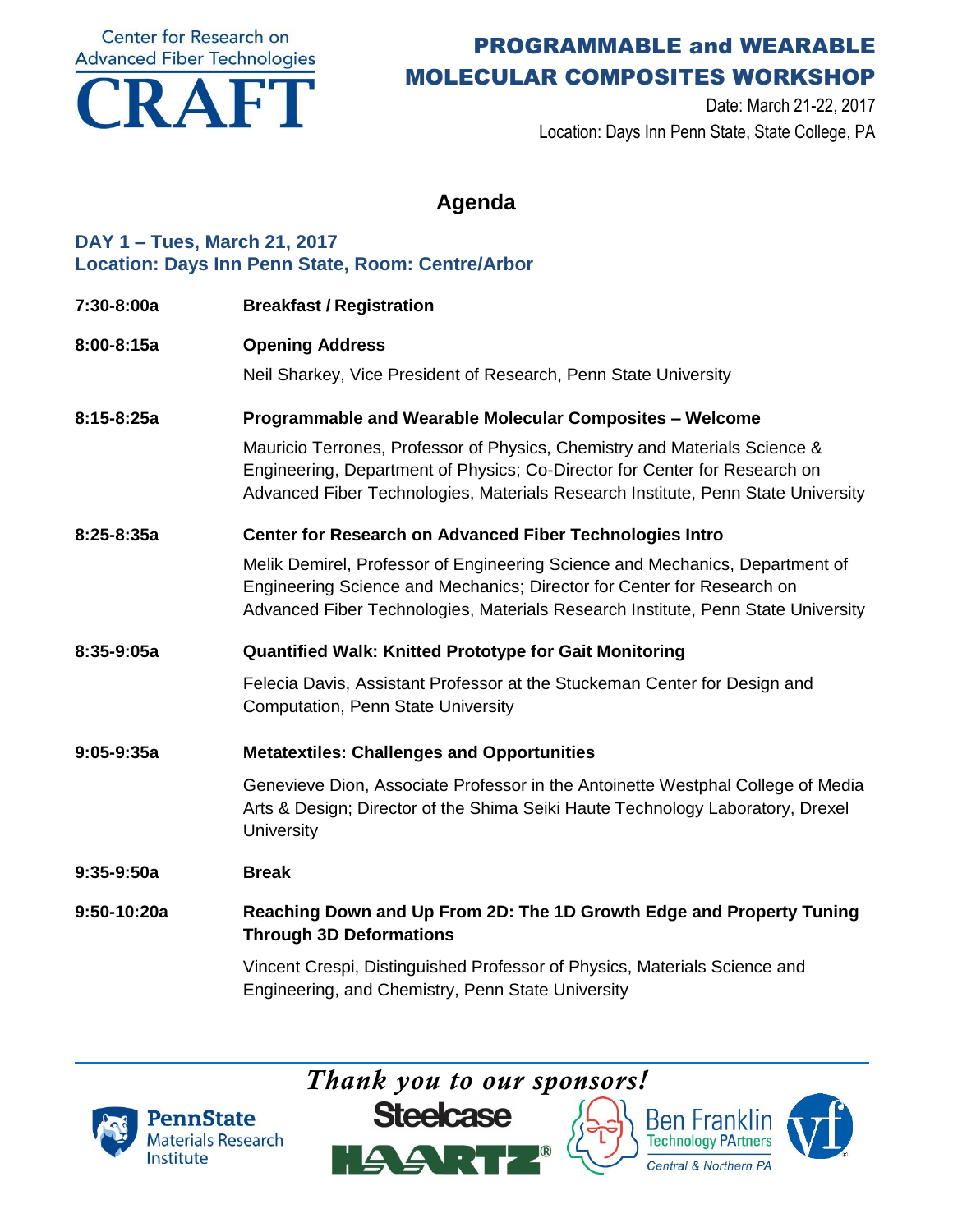Center for Research on



# PROGRAMMABLE and WEARABLE MOLECULAR COMPOSITES WORKSHOP

Date: March 21-22, 2017 Location: Days Inn Penn State, State College, PA

| 10:20-10:50a   | Self-Dispersed Ultrafine Particles with Crumpled Paper Ball-Like Shape<br>Jiaxing Huang, Associate Professor of Materials Science and Engineering,<br>Northwestern University                                                                                                                                                                           |
|----------------|---------------------------------------------------------------------------------------------------------------------------------------------------------------------------------------------------------------------------------------------------------------------------------------------------------------------------------------------------------|
| 10:50-11:20a   | 2D Materials for Electronics Applications in Solution<br>Marija Drndic, Professor of Physics and Astronomy, University of Pennsylvania                                                                                                                                                                                                                  |
| 11:20a-12:20p  | Lunch (Linden/Grove)                                                                                                                                                                                                                                                                                                                                    |
| 12:30-2:30p    | <b>Laboratory / Facility tours</b>                                                                                                                                                                                                                                                                                                                      |
| 2:30-3:00p     | <b>Computation Modeling of Knitted Textiles using the Finite Elements Method</b>                                                                                                                                                                                                                                                                        |
|                | Antonios Kontsos, Associate Professor, Mechanical Engineering & Mechanics<br>Dept.; Director of Theoretical & Applied Mechanics Group; Assistant Director for<br>Center for Functional Fabrics, Drexel University                                                                                                                                       |
| 3:00-3:30p     | Mapping Physical, Chemical and Electronic Structure of 2D Materials at the<br><b>Atomic Scale</b>                                                                                                                                                                                                                                                       |
|                | Lena Kourkoutis, Assistant Professor of Applied and Engineering Physics, Cornell<br><b>University</b>                                                                                                                                                                                                                                                   |
| $3:30 - 4:00p$ | <b>Smart Fabrics - What to Sense and How to Sense</b>                                                                                                                                                                                                                                                                                                   |
|                | Srinivas Tadigadapa, Professor of Electrical Engineering, Penn State University                                                                                                                                                                                                                                                                         |
| 4:00-5:10p     | Panel Discussion: The State of the Advanced Textile Industry<br>David Fecko, Penn State, Moderator<br>$\bullet$<br>John Siggins, Ben Franklin Technology Partners of Central & Northern PA<br>$\bullet$<br>Dr. Pravin Sitaram, Haartz Corporation<br>Prof. Genevieve Dion, Drexel University<br>Dr. Mahai Ibanescu, AFFOA Project Engineer<br>$\bullet$ |
| 5:10-5:30p     | <b>Break</b>                                                                                                                                                                                                                                                                                                                                            |
| 5:30-6:15p     | <b>Poster Reception (Town Square Atrium)</b>                                                                                                                                                                                                                                                                                                            |
| 6:15-8:30p     | Dinner (Linden/Grove)                                                                                                                                                                                                                                                                                                                                   |







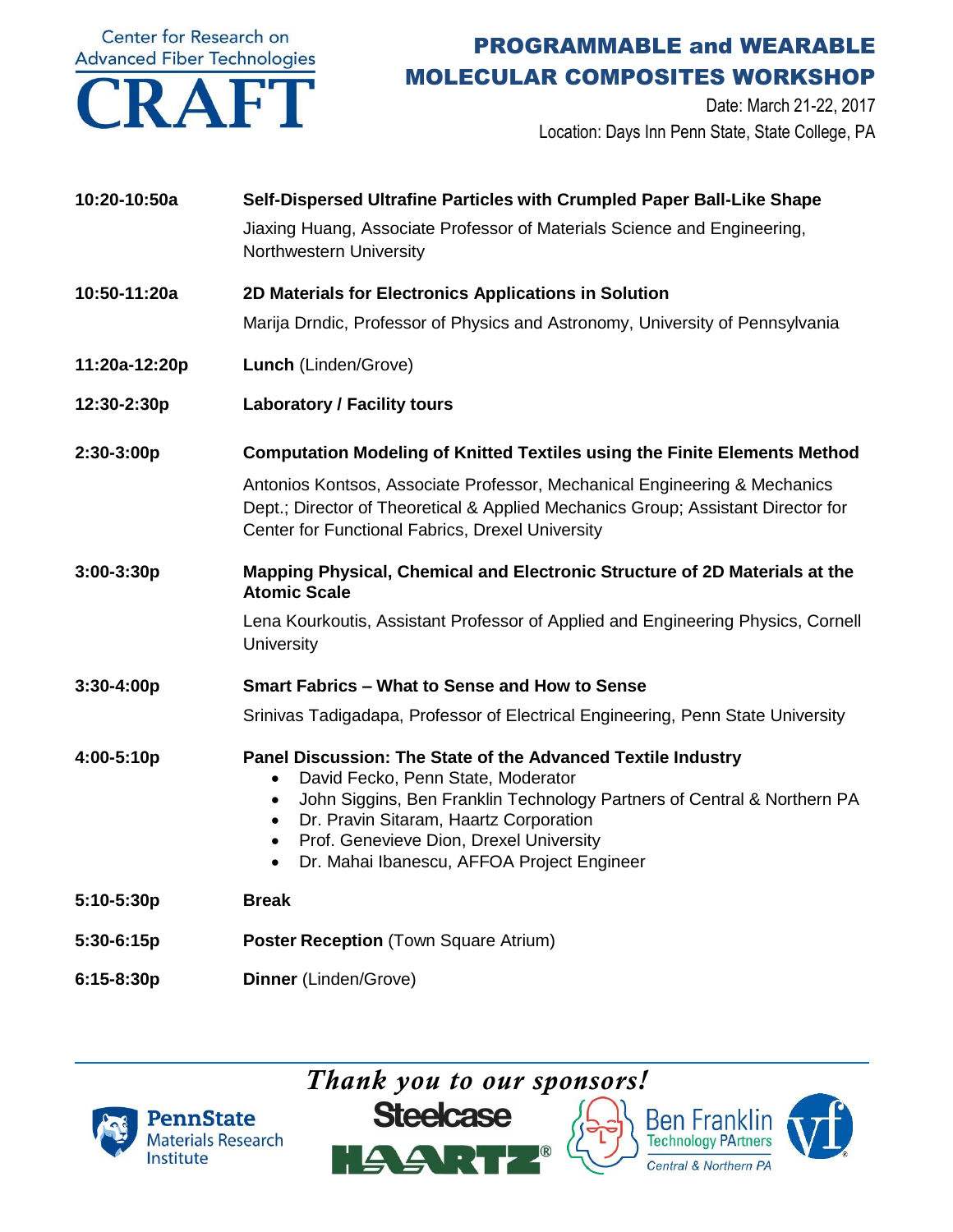Center for Research on **Advanced Fiber Technologies** 



# PROGRAMMABLE and WEARABLE MOLECULAR COMPOSITES WORKSHOP

Date: March 21-22, 2017 Location: Days Inn Penn State, State College, PA

### **DAY 2 – Wed, March 22, 2017 Location: Days Inn Penn State, Room: Centre/Arbor**

| 7:30-8:00a   | <b>Breakfast (Linden/Grove)</b>                                                                                                                                                                                                                                                                    |
|--------------|----------------------------------------------------------------------------------------------------------------------------------------------------------------------------------------------------------------------------------------------------------------------------------------------------|
| 8:00-8:30a   | <b>Modeling Biological Interactions with 2D Materials</b>                                                                                                                                                                                                                                          |
|              | Binguan Luan, Research Staff Member, IBM Computational Biology Center                                                                                                                                                                                                                              |
| 8:30-9:00a   | Applications of the Reaxff Force Field for Identifying Reactive Properties of<br><b>2D-Materials and Their Interfaces</b>                                                                                                                                                                          |
|              | Adri van Duin, Kenneth Kuan-You Kuo Early Career Professor, Professor of<br>Mechanical and Nuclear Engineering, and Chemical Engineering, Director of the<br>Materials Computation Center, Penn State University                                                                                   |
| $9:00-9:30a$ | <b>Energy Efficient Electronics Based on 2D Materials</b>                                                                                                                                                                                                                                          |
|              | Saptarshi Das, Assistant Professor of Engineering Science and Mechanics, Penn<br><b>State University</b>                                                                                                                                                                                           |
| $9:30-9:50a$ | <b>Break</b>                                                                                                                                                                                                                                                                                       |
| 9:50-10:20a  | Assembly and Disassembly of Layered Materials                                                                                                                                                                                                                                                      |
|              | Tom Mallouk, Evan Pugh University Professor of Chemistry, Biochemistry and<br>Molecular Biology, Physics, and Engineering Science and Mechanics; Department<br>Head of Chemistry; Associate Director of Penn State MRSEC; Director of the<br>Center for Solar Nanomaterials, Penn State University |
| 10:20-10:50a | Animals as Models for Robot Mobility and Autonomy: Crawling, Walking,<br><b>Running, Climbing and Flying</b>                                                                                                                                                                                       |
|              | Roger Quinn, Arthur P. Armington Professor of Engineering, Case Western<br><b>Reserve University</b>                                                                                                                                                                                               |
| 10:50-11:20a | 2D Materials Beyond Graphene                                                                                                                                                                                                                                                                       |
|              | Mauricio Terrones, Professor of Physics, Chemistry and Materials Science &<br>Engineering, Department of Physics; Co-Director for Center for Research on<br>Advanced Fiber Technologies, Materials Research Institute, Penn State University                                                       |

*Thank you to our sponsors!*